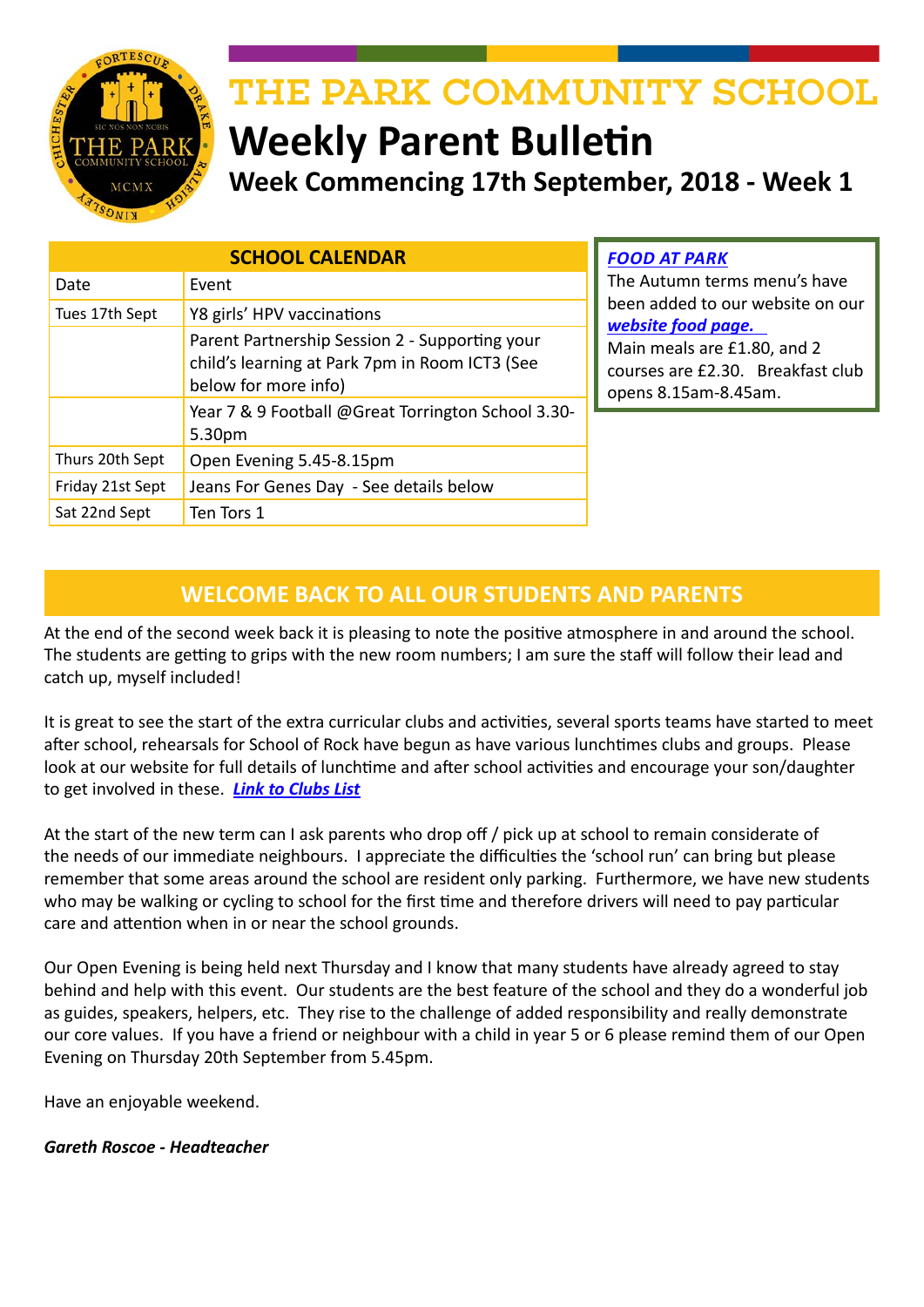# **KS3 INFORMATION**

# **CLASS CHARTS**



All Year 7 parents/carers should have received their login codes via email this week to login to Class Charts. You can login via the internet on a computer, smart phone or tablet either using a web browser or through the app which can be downloaded.

Parents can see what homework has been set for each child, how many merits they have received and if they have any behaviour points.

#### *Mr Tamlyn - Deputy Headteacher*

#### **OTHER CLUBS AND NOTICES AUTUMN TERM CLUB LIST**

A comprehensive Autumn Term clubs lists has been published on our website. It can be found under the "Students" menu, " Clubs and Activities," "Full club List". Direct link here

**Y7 Netball** - starts Monday 24th Sept - 3.20pm - 4.30pm on the Netball courts. Change in the sports hall and meet Mrs Farr on the courts. Bring your school bags out with you. This session is for all abilities and an opportunity for lots of game play. Email Mrs Farr if you have any questions using cfarr@theparkschool.org.uk *Mrs Farr*

**Y8/9 Sports Leaders** - For those who are interested in developing their netball umpiring skills in preparation for the Primary School Tournaments in the Spring Term, Y7 Netball starts on Monday 24th Sept, on the courts, after school. Please email Mrs Farr to register your interest and turn up on 24th with your trainers.

*Mrs Farr*

*'Everything Ellie' -* Park School Charity of the Year - Please donate any 1p, 2p, 5p and old £1 coins – please give them either to your tutor, Mrs O'Callaghan or pupil reception. Also, please ask at home if there are any old, unwanted but usable shoes that you can donate to our shoe bank.



Join us in supporting Jeans For Genes Day on Friday 21st September.

We would like students and staff to wear appropriate, full length jeans any colour, with their normal school uniform. Students can wear suitable footwear that you would wear with jeans. (Full uniform for those not wearing jeans)

A voluntary donation of any size to support the charity would be appreciated. Your child can bring in cash to donate, alternatively you can donate using our *[Jeans For Genes Just Giving Page](https://www.justgiving.com/fundraising/park-community-school-jeans-for-genes-day
)*.

The school and Jeans For Genes appreciate any support given.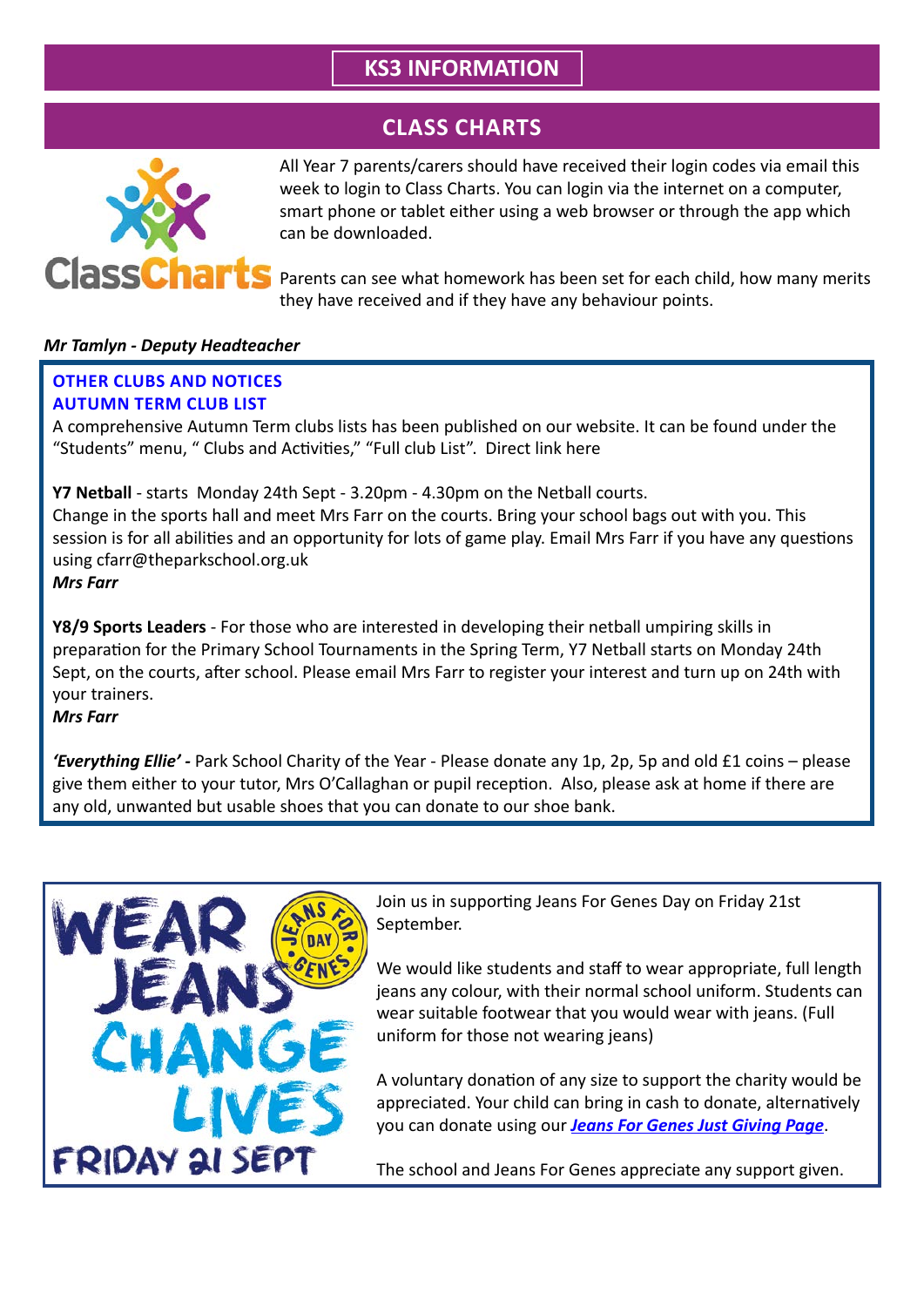#### **NEW PARENT/CARER WEEKLY SESSIONS DON'T MISS THE SECOND SESSION ON TUESDAY 18TH SEPT 7PM - 8PM IN ROOM ICT3**

At the start of the new school year, weekly sessions are arranged to offer our new parents/ carers helpful information and advice on various topics - please see a copy of this year's flyer below for more information about the sessions.

**When you arrive for a session, you can park your car in the staff car park and a member of staff will meet you at our old reception entrance at the North block and show you where to go. Look out for the signs!**



We hope that all new parents have received a

copy of this Flyer. The full printable version is available on our website on the Parent Partnership page under the "Parents" menu, or click the following link. *[Parent Partnership Flyer 2018](http://www.theparkschool.org.uk/sites/default/files/parent%20partnership_flyer%202018r.pdf)*

#### **PLEASE REMIND FAMILY AND FRIENDS OF OUR OPEN DAY EVENTS FOR YEAR 5/6 PUPILS**